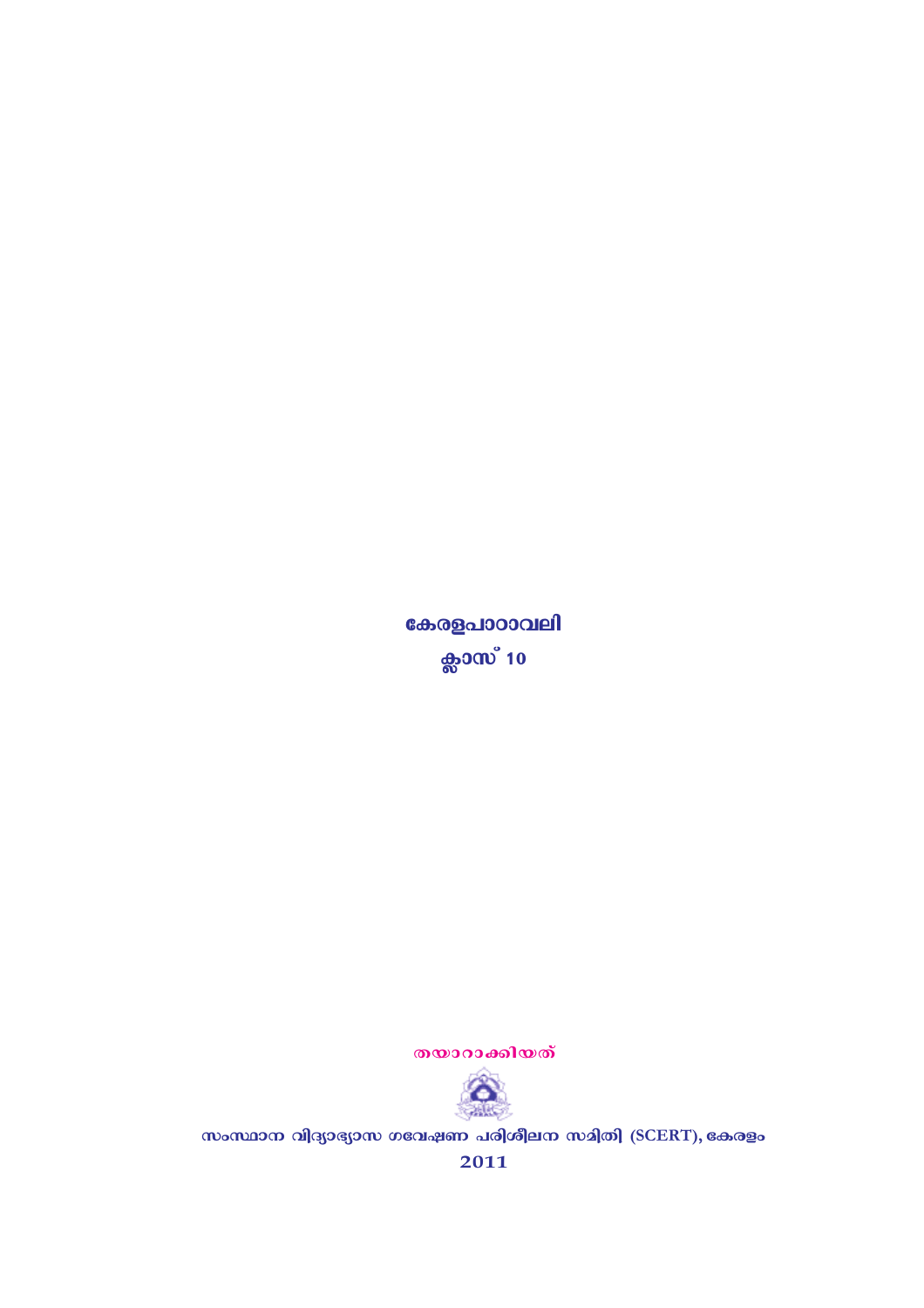## യൂണിറ്റ് –  $3$ അശാന്തിപർവങ്ങൾക്കപ്പുറം

- 1. "കണ്ണുകൊണ്ടിങ്ങനെ കാണേണമെന്നതു– മുണ്ണികളെയെനിക്കെന്തിതു തോന്നുവാൻ"
	- ഗാന്ധാരി ഇങ്ങനെ സ്വയം പഴിക്കുന്നതിന്റെ കാരണങ്ങൾ കുറിക്കുക. (സ്കോർ 2)
- $2.$ "പെട്ടെന്നുപേക്ഷിച്ചു പൊയ്ക്കൊണ്ടതെങ്ങു നീ പൊട്ടുന്നിതെന്മനം കണ്ടിതെല്ലാമഹോ?"

'ഗാന്ധാരിയുടെ ഹൃദയം പിളർക്കുന്ന വേദന' ആവിഷ്ക്കരിക്കുവാൻ കവി സ്വീകരിച്ച രച നാതന്ത്രങ്ങൾ കണ്ടെത്തി എഴുതുക.  $(m \cos \theta 2)$ 

3. "എത്രയും ബാലയായ് മേവിനോരുത്തര ചിത്തമുഴന്നലറുന്നതു കാൺക നീ സുന്ദരിയായ സുഭദ്രയും ഭൂമിയിൽ ക്രന്ദനം ചെയ്തുരുളുന്നതു കാൺക നീ അല്ലൽ പൂണ്ടിങ്ങനെ ഞങ്ങൾ കേഴുന്നതി-ലില്ലയോ ഖേദം ചെറുതുനിൻമാനസേ?". - ശ്രീമഹാഭാരതം കിളിപ്പാട്ട്- എഴുത്തച്ഛൻ

"ഇവിടെ ഞങ്ങൾ (പാണ്ഡവർ) ക്ഷത്രിയർക്കു പ്രാപിക്കാവുന്ന പരമോന്നത പദ വിയിൽ എത്തിയിരിക്കുന്നു; അതിലെത്തുവാൻ വേണ്ടി തങ്ങൾ ചെയ്ത 'വീര കർമ'ങ്ങളുടെ ഫലമാണ് ഇന്ന് ഈ സഹോദരി കേവലം അനാഥയായി വെറും പിച്ചക്കാരിയെപ്പോലെ തന്റെ മൂന്നിൽവന്നുകേഴുന്നത്"

- ഭാരതപര്യടനം -കുട്ടിക്കൃഷ്ണമാരാർ

– മുകളിൽ കൊടുത്തിരിക്കുന്ന ഭാഗങ്ങൾ വിശകലനം ചെയ്ത് യുദ്ധം ബാക്കി വയ്ക്കുന്ന ദുരന്തങ്ങളിൽ ഏറിയപങ്കും അനുഭവിക്കേണ്ടിവരുന്നത് സ്ത്രീകളും കുട്ടികളുമാണ് എന്ന പ്രസ്താവനയോടുള്ള പ്രതികരണം യുക്തിപൂർവം സമർഥിക്കുക.  $(m\tilde{\cos}\omega\tilde{\cos}\theta)$ 

 $\overline{4}$ . "അതൊന്നും നടക്കുമെന്നു തോന്നുന്നില്ല. എന്തിനാ ഈ അവധി തരുന്നതെന്നറി യാമോ? വീടുകാണാനാണ്; എല്ലാം കണ്ടിട്ടു പോരണം. ഇനിയും യോഗമുണ്ടെ ങ്കിലേ അമ്മയേയും മക്കളേയും ഒക്കെ കാണാനൊക്കു. നമ്മെ യുദ്ധത്തിനയയ്ക്കാൻ പോവുകയാണ്".

> - പട്ടാളക്കാരുടെ ജീവിതത്തിലെ അരക്ഷിതാവസ്ഥ ഈ സംഭാഷണം വെളിപ്പെടുത്തു ന്നുണ്ടോ? നിങ്ങളുടെ അഭിപ്രായം ഒരു കുറിപ്പായി എഴുതുക.  $(m \cos \theta 4)$

5. "കൊല്ലാതെ കൊള്ളാഞ്ഞതെന്തവൻ തന്നെ നീ കൊല്ലിക്കയത്രേ നിനക്കു രസമെടോ".

> ഈ വരികളിൽ തെളിയുന്ന ഗാന്ധാരിയുടെ മാനസികാവസ്ഥ കണ്ടെത്തി എഴുതുക.  $(m\alpha\alpha\beta\alpha)$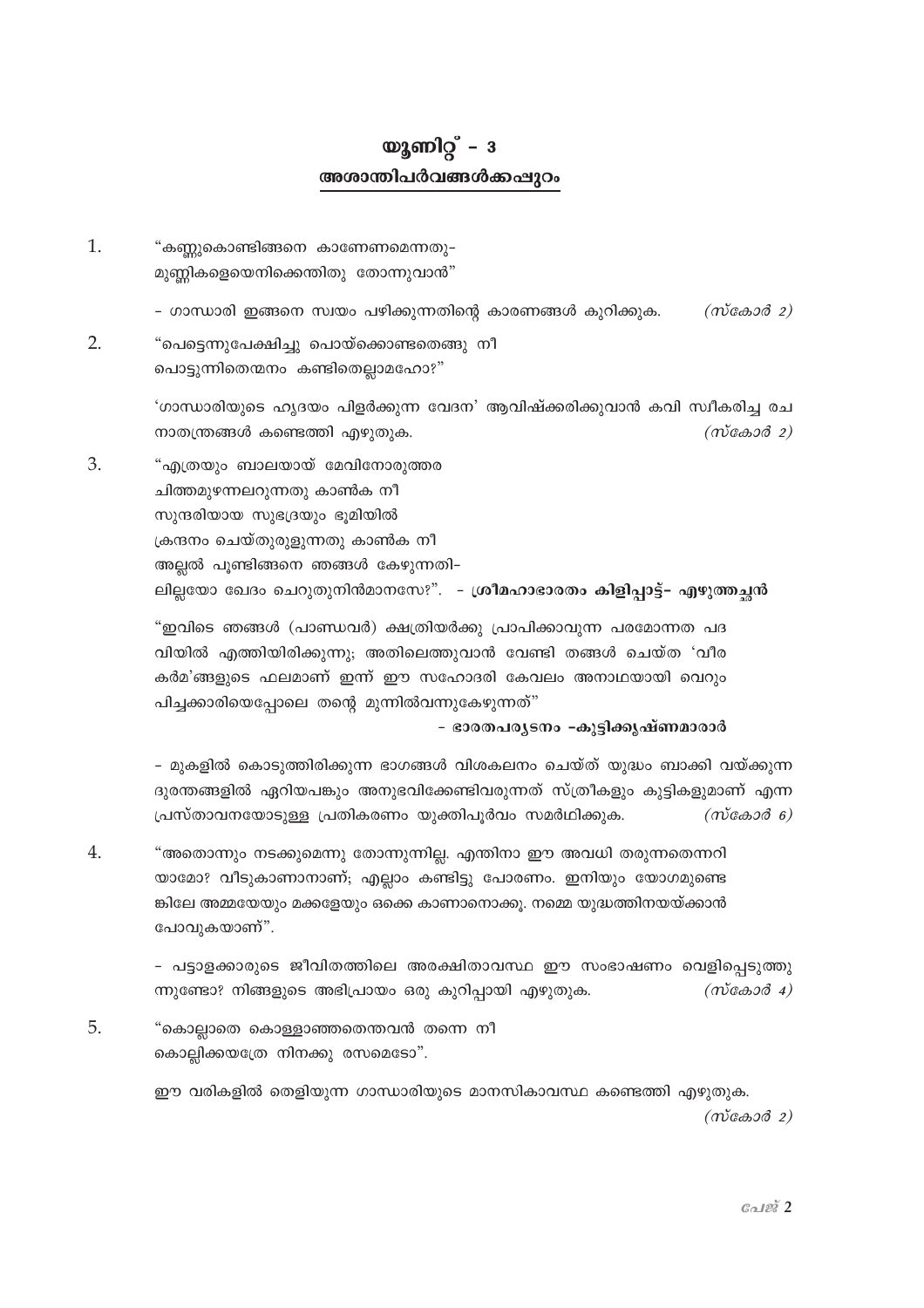6. "ആ കൈക്കുഞ്ഞിന്റെ നേർക്ക് ആയിടെ ജനിച്ച അഭിമന്യുപുത്രന്റെ നേർക്കെന്ന പോലെ മനസ്സു തെളിയേണമേ എന്ന് അവൾ കേണപേക്ഷിച്ചു."

> – 'അഭിമന്യു പുത്രന്റെ നേർക്കെന്നപോലെ' എന്ന പരാമർശം അർജുനനിൽ ഉണർത്തിയ വിചാരവികാരങ്ങൾ എന്തൊക്കെയാവാം? കുറിപ്പു തയാറാക്കുക.  $(m \cos \theta 4)$

7. "വെട്ടുക, മുറിക്കുക, പങ്കുവെക്കുക ഗ്രാമം, പത്തനം, ജനപദമൊക്കെയും കൊന്നും തിന്നും വാഴുക പുലികളായ് സിംഹങ്ങളായ് മർത്ത്യനാവുക മാത്രം വയ്യ ജന്തുത ജയിക്കുന്നു.

ശാന്തിതൻ സൗഗന്ധികം തിരഞ്ഞു പോക നാം ഈ അശാന്തി പർവങ്ങളിൽ"

സ്കൂളിൽ തയാറാക്കുന്ന യുദ്ധവിരുദ്ധ പതിപ്പിൽ ഒ.എൻ.വി.യുടെ ഈ വരികളുടെ ആശയം പരിഗണിച്ചുകൊണ്ട് ഒരു എഡിറ്റോറിയൽ തയാറാക്കുക.  $(m \cos \theta)$ 

8. "ചിന്നക്കടയിൽ ഒരു ഹോട്ടലിന്റെ വാതിൽപ്പടിയിൽ 'രാമൻ' എന്ന വാക്ക് പിച്ചാ ത്തിമുനകൊണ്ട് എഴുതപ്പെട്ടിരുന്നു. ആ പട്ടാളക്കാരൻ, ഹോട്ടലുടമസ്ഥൻ പോറ്റി യോടു പറഞ്ഞു:"

"അതു ഞാൻ വരച്ചതാണ്."

'ഒരു ഉരുളി, രണ്ടു ചെമ്പുകലം, മൂന്നാലു കട്ടിലുകൾ – ഇത്രയും അവൾ വാങ്ങി. അതിൽ അവളുടെ പേരു വെട്ടിച്ചു.'

– സ്വന്തം പേരു കൊത്താൻ രണ്ടു കഥാപാത്രങ്ങളും നടത്തുന്ന ശ്രമത്തിൽ തെളിയുന്ന മാനസികഭാവങ്ങൾ വ്യക്തമാക്കുക.  $(m \cos \theta 4)$ 

9. ഒരു ദിവസം സ്ഥലത്തുള്ള പോലീസ് സ്റ്റേഷനിൽ നിന്നും മൂന്നു വലിയ ഇരുമ്പു പെട്ടികൾ ഏറ്റുവാങ്ങാനുള്ള നോട്ടീസ് കിട്ടി. അതു നിറയെ ഉയർന്നതരം പട്ടാള ഉദ്യോഗസ്ഥന്റെ ഉടുപ്പുകളായിരുന്നു. ഒരു പെട്ടിയിൽ അവൾ അയാളുടെ കഴുത്തി ലിട്ട വിവാഹമാല്യം ഉണ്ടായിരുന്നു. അത് ഉണങ്ങിക്കരിഞ്ഞുപോയി. നാണി അകാ രണമായി നടുങ്ങി.

> - തീവ്രമായ യുദ്ധാനുഭവത്തെ ആവിഷ്ക്കരിക്കാൻ തകഴി ഉപയോഗപ്പെടുത്തിയ രീതി പരി ശോധിക്കുക.  $(m \cos \theta 4)$

 $10.$ 'ഇന്ത്യയിലെ എല്ലാ പ്രധാന നഗരങ്ങളും കണ്ടു. ജീവിക്കുവാനും കുറെയൊക്കെ പഠിച്ചു. കൈയിൽ പണമുണ്ട്; സർക്കാരിൽ നിന്ന് കിട്ടുവാനുമുണ്ട്.'

> 'ആ രാത്രിയിൽ ആ കൊച്ചുവീടിന്റെ മുറ്റത്ത് അസ്വസ്ഥനായി അയാൾ നടന്നുകൊ ണ്ടിരുന്നു. ഈ ഓണംകേറാമൂലയുമായാണ് അയാളുടെ ജീവിതത്തിലെ നിർവചി ക്കാൻ വയ്യാത്ത ഒരു ബന്ധമുണ്ടാകുന്നത്. ഇപ്പോൾ സമാധാനമായാണ് ഹൃദയം തുടിക്കുന്നതെന്ന് അയാൾക്കു തോന്നി. അയാൾക്ക് ഒരമ്മയെക്കിട്ടി'.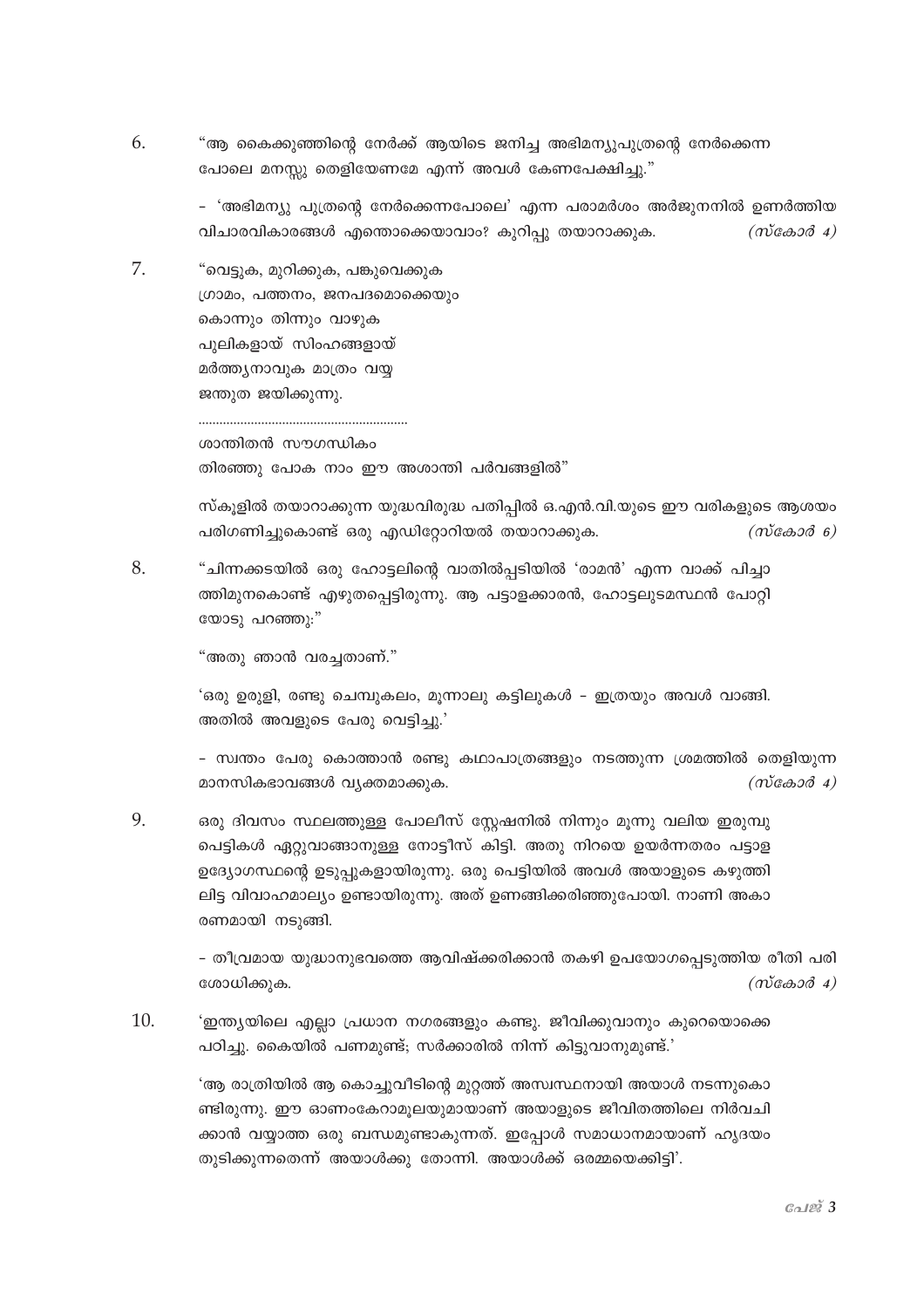- പട്ടാളക്കാരൻ എന്ന കഥയിലെ രാമൻനായരുടെ ജീവിതത്തിൽ ആ 'ഓണംകേറാമൂല' നൽകിയ സ്വസ്ഥതയ്ക്കു കാരണങ്ങൾ കണ്ടെത്തി വിശദീകരിക്കുക.  $(m \cos \theta 4)$ 

11. "ഒരു സ്ത്രീ അമ്മയാകുമ്പോൾ ലോകത്തിന്റെ മുഴുവൻ അമ്മയാവുകയാണ്".

> - ഗാന്ധാരിവിലാപത്തെ അടിസ്ഥാനമാക്കി ഈ പ്രസ്താവനയുടെ പൊരുൾ വിശദീകരി  $(m\tilde{\cos}a\tilde{\cos}a)$ ക്കുക.

12. "യുദ്ധത്തെക്കുറിച്ചെഴുതിയ മഹാകാവ്യങ്ങളെല്ലാം യുദ്ധവിരുദ്ധ കൃതികൾ കൂടി യാണ്".

> - ഗാന്ധാരിവിലാപം, അർജുനവിഷാദയോഗം എന്നീ പാഠഭാഗങ്ങളെ അടിസ്ഥാനമാക്കി ലഘൂപന്യാസം തയാറാക്കുക.  $(m\cos 3\theta - \theta)$

13. "അല്ലേ! ഘടോൽക്കചനായ ഭീമാത്മജ-നല്ലോ കിടക്കുന്നതങ്ങതിനപ്പുറം നീലമല പോലെ കർണൻ പ്രയോഗിച്ച വേലും തറച്ചവൻ കാലൻപുരി പൂക്കാൻ." - ഗാന്ധാരിവിലാപം

> - ഘടോൽക്കചനെ വർണിക്കുമ്പോൾ കവി ഉപയോഗിക്കുന്ന സാദൃശ്യ കല്പന ഈ കാവ്യ ഭാഗത്തിന് എത്രമാത്രം ഭംഗി വർധിപിക്കുന്നുണ്ട്. കണ്ടെത്തി കുറിപ് തയാറാക്കുക.  $(m \cos \theta 4)$

14. "ചരിത്രത്തിൽ നിന്നും നാം പഠിക്കുന്ന ഒരു പാഠം ചരിത്രത്തിൽ നിന്നു നാമൊന്നും പഠിക്കുന്നില്ല എന്നതാണ്" - എം.എൻ. വിജയൻ

> - ചരിത്രത്തിൽ ഇന്നോളമുണ്ടായ യുദ്ധങ്ങളുടെ പശ്ചാത്തലത്തിൽ ഈ നിരീക്ഷണത്തിന്റെ പൊരുൾ വിശദീകരിച്ച് കുറിപ്പ് തയാറാക്കുക.  $(m \cos \theta 4)$

## യൂണിറ്റ് –  $4$ കായിൻപേരിൽ പൂ മതിക്കുവോർ

15. "പുത്രിക്ക് വരൻ മംഗല്യസുത്രം ചാർത്തുന്ന മുഹുർത്തത്തിൽ പിതാവിനുണ്ടാകുന്ന കൃതാർത്ഥത ആകുടുംബത്തിനുണ്ടായി."

"ആ കിണർ ജനയിതാവിന്റെ മേൽ വെള്ളം തുകി"

– ഈ കഥാസന്ദർഭങ്ങൾ പരിഗണിച്ച് ഉതുപ്പാനും കിണറും തമ്മിലുള്ള ബന്ധത്തിന്റെ സവി ശേഷത കുറിക്കുക.  $(m \cos \theta 4)$ 

16. 'ഉതുപ്പാന്റെ കിണർ എന്ന കഥയിൽ ഉതുപ്പാന്റെ ദുരന്തമാണ് ആവിഷ്കരിക്കുന്നത്. എങ്കിലും നന്മയുടെയും മനുഷ്യത്വത്തിന്റെയും പ്രകാശം ഇവിടെ വ്യാപിച്ചുകിട ക്കുന്നു.' - അക്ബർ കക്കട്ടിൽ

> - ഈ നിരീക്ഷണത്തിന് യോജിച്ച ഏതെങ്കിലും രണ്ട് കഥാസന്ദർഭങ്ങൾ എടുത്തെഴുതുക.  $(m\tilde{\cos}a\tilde{\cos}a)$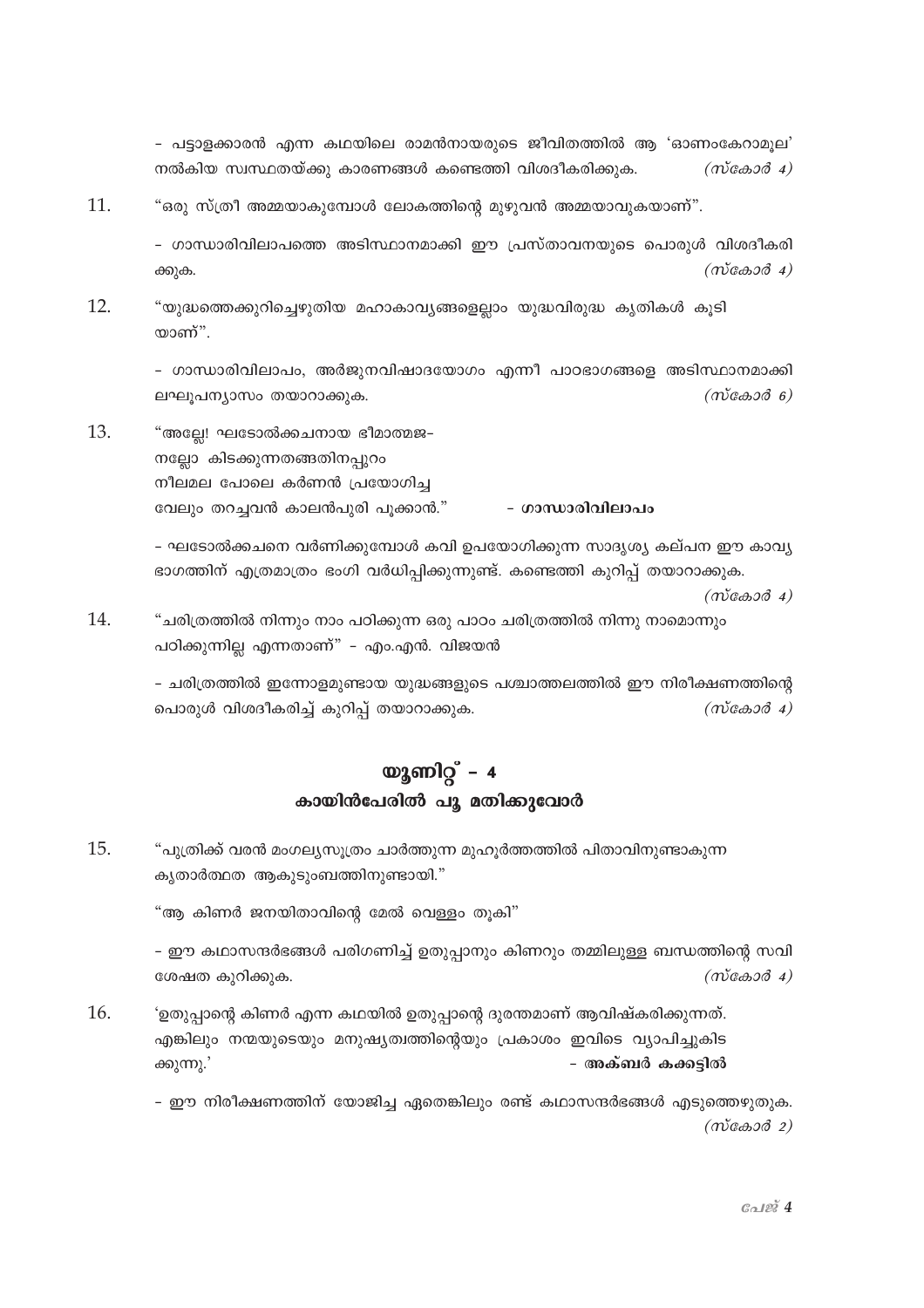17. സംഭവബഹുലമായ ഒരു കാലഘട്ടത്തിന്റെ ഓർമപ്പെടുത്തലാണ് 'വിണ്ടകാലടികൾ' എന്ന കവിത.

> – ഇതുമായി ബന്ധപ്പെട്ട ഏതെല്ലാം സൂചനകളാണ് കവിതയിൽ നിന്ന് വായിച്ചെടുക്കാവു ന്നത്?  $(m \cos \theta 2)$

18. കിണർ അടിവരെ താഴ്ന്നതോടെ ഉതുപ്പാന്റെ മടിശ്ശീലയുടെ നെല്ലിപ്പലകയും കണ്ടു.

> 'നെല്ലിപ്പലക കാണുക' എന്ന ശൈലി വാകൃത്തിനു നൽകിയ അർത്ഥഭംഗി വിശദീകരിച്ച് കുറിപ്പുതയാറാക്കുക.  $(m\tilde{\cos}\omega\tilde{\omega})$  4)

19. 'ചന്ദ്രൻ ചോദ്യരുപത്തിൽ ഇന്ദ്രദിക്കിൽ നിന്നെത്തിനോക്കി'

- ഉതുപ്പാന്റെ കിണർ

- ഈ വാകൃത്തിന് കഥാസന്ദർഭത്തിലെ ഏറ്റവും യോജിച്ച അർത്ഥമേത്?
- $\mathbf{i}$ . ചന്ദ്രന് ചോദ്യരൂപത്തിന്റെ ആകൃതിയായിരുന്നു.
- ചന്ദ്രന് അയാളുടെ പ്രവൃത്തിയിൽ ആകാംക്ഷയുണ്ടായിരുന്നു.  $ii$
- അയാളുടെ പ്രവൃത്തിയിൽ ചന്ദ്രൻ സാക്ഷിയായി. iii.
- iv. ചന്ദ്രൻ അയാളെ ചോദ്യം ചെയ്തു.

## $20<sup>1</sup>$ ഉതുപാന്റെ കിണർ നികത്തണം. ഉതുപ്പാന്റെ കിണറും നികത്തണം.

- രണ്ടാമത്തെ വാകൃത്തിൽ ഉം ചേർത്തപ്പോഴുള്ള അർത്ഥവൃത്യാസം കുറിക്കുക.

 $(m$ കോർ 2)

- $21.$ താഴെ കൊടുത്തിരിക്കുന്ന സൂചനകൾ പ്രയോജനപ്പെടുത്തി ഉതുപ്പാൻ എന്ന കഥാപാത്രത്തെ നിരൂപണം ചെയ്യുക.
	- അവൻ കഴിയുംമട്ടിൽ പണിയെടുക്കും.
	- അവന്റെ ജീവിതാവശ്യങ്ങൾ ലഘുവാണ്.
	- അവൻ ഹൃദയശുദ്ധിയുള്ളവനാണ്
	- അവൻ പരോപകാരിയാണ്

22. ഗുരുവായൂർ ക്ഷേത്രപ്രവേശനപ്രസ്ഥാനത്തിന്റെ തീച്ചൂള ശ്രീ. കെ. കേളപ്പന്റെ മസ്തി ഷ്കത്തിൽ നീറിപ്പുകയുന്ന കാലമായിരുന്നു അത്. - വി.ടി. ഭട്ടതിരിപ്പാട്

> - വി.ടി. നിരീക്ഷിച്ചപോലെ സ്വാതന്ത്ര്യത്തിനും സമത്വത്തിനുമായി നിരവധി പോരാട്ടങ്ങൾ കേരളത്തിൽ നടന്നിട്ടുണ്ടല്ലോ. ഇതിന്റെയടിസ്ഥാനത്തിൽ താഴെ കൊടിത്തിരിക്കുന്ന വരി കൾ വിശകലനം ചെയ്ത് കുറിപ്പ് തയാറാക്കുക.

ആയിരം സ്വപ്നങ്ങളെപ്പിരിച്ച ചുമ്മാടിങ്കൽ അദർശഭാരം പേറി ഗ്രാമവീഥികൾ തോറ്റം ച്ചരിക്കെ ചുമ്മാടിന്റെ ഭാരം ഞാൻ സ്മരിച്ചില്ല, വരിച്ച മാർഗത്തിന്റെ ദുരം ഞാനറിഞ്ഞീല. - വിണ്ടകാലടികൾ

 $(m \cos \theta \theta)$ 

 $(m \cos \theta)$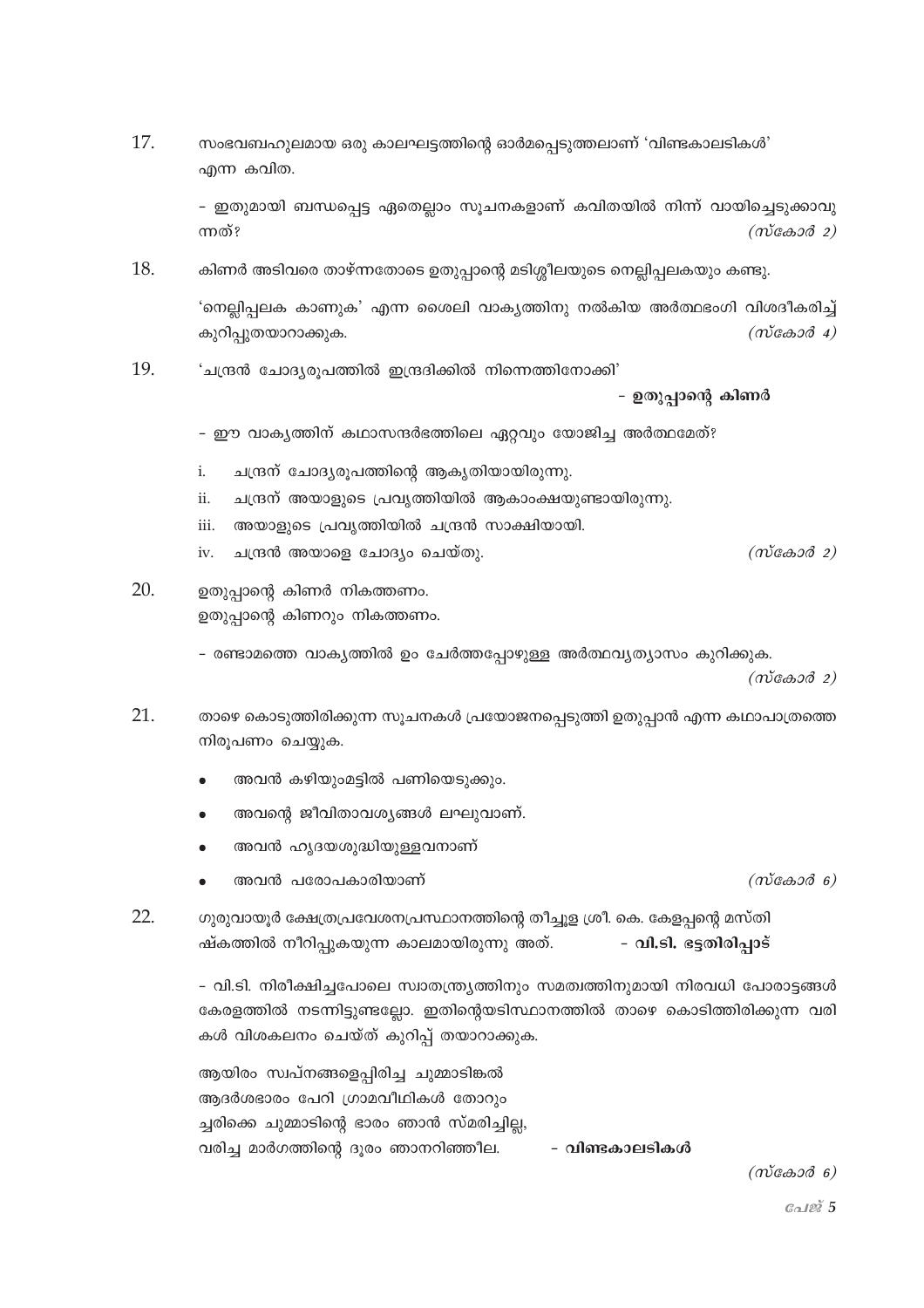23. 'ഉതുപ്പാന്റെ കിണറും നികത്തണം. നഗരസഭ തീരുമാനിച്ചു.'

> - നഗരസഭയുടെ ഈ നിർദേശത്തോട് നിങ്ങൾ യോജിക്കുന്നുണ്ടോ? ഇതുമായി ബന്ധ പ്പെട്ടു നടക്കുന്ന സംവാദത്തിൽ നിങ്ങൾ ഉന്നയിക്കുന്ന വാദങ്ങൾ യുക്തിപൂർവം സമർത്ഥി  $(m\tilde{\cos}a\tilde{\cos}a)$ ക്കുക.

24. 'അവ പോയെങ്കിലീഞാൻ മറ്റൊരാളായിത്തീരും അവനീബന്ധം വിട്ടൊരക്കിലസ്സിനെപ്പോലെ.' - വിണ്ടകാലടികൾ

> - അക്കിലസ് എന്ന ഗ്രീക്ക് കഥാപാത്രം കവിതാസന്ദർഭത്തിനുനൽകുന്ന ആശയഭംഗി വിശ ദീകരിച്ച് കുറിപ്പുതയാറാക്കുക.  $(m \cos \theta 4)$

25 "കാലടി മുഴുവനും വിള്ളലാണലോ; താങ്കൾ മേലിൽ നഗ്നപാദനായി നടന്നേക്കരുതെങ്ങും "

> "അന്നെന്നെ നയിച്ചൊരീ നഗ്നപാദങ്ങൾ നേടി-ത്തന്നൊരാ ബലമെന്റെ ശക്തിതൻ മൂലാധാരം"

- കവിതയിലെ വൃതൃസ്ത വീക്ഷണങ്ങളാണ് ഇവിടെ കാണുന്നത്. ഇവ താരതമൃം ചെയ്ത്  $(m \cos \theta 2)$ കുറിപ്പു തയാറാക്കുക.

- 26. കിണർ താണുവന്ന ക്രമത്തിന് ഉതുപ്പാന്റെ ഉത്സാഹം ഉയർന്നു.
	- അടിവരയിട്ട പദങ്ങൾ വരുത്തിയ അർത്ഥഭംഗി കണ്ടെത്തി കുറിപുതയാറാക്കുക.

 $(m\tilde{\cos}a\tilde{\cos}a)$ 

27. 'പട്ടണമോടിക്കിതച്ചെന്റെ വാതിലിൽ വന്നുമുട്ടി.' 'ജീപ്പിൽ നിന്നിറങ്ങുന്നു നഗരം വീണ്ടും.' – അടുത്തുൺ

> - കവിതയിലെ ഈ പ്രയോഗങ്ങൾ നഗരജീവിതത്തെ എങ്ങനെയെല്ലാം ധ്വനിപ്പിക്കുന്നു?  $(m\ddot{c} \triangle 3\ddot{d} + 4)$

28 എന്തുഭാഗ്യം!

എനിക്ക് എന്തുഭാഗ്യമാണ് ഇപ്പോൾ?

- വാക്യാവസാനത്തിലെ ചിഹ്നങ്ങൾ ശ്രദ്ധിച്ചല്ലോ, ഈ ചിഹ്നങ്ങൾ ധ്വനിപ്പിക്കുന്ന ഭാവ തലം കണ്ടെത്തി കുറിപ്പ് തയാറാക്കുക.  $(m \cos \theta 2)$ 

29 പ്രകാശപുർണമായ വീക്ഷണമാണ് ജീവിതത്തെ കുടുതൽ ആസ്വാദൃകരമാക്കുന്നത്.

> - ഈ പ്രസ്താവനയുടെ അടിസ്ഥാനത്തിൽ മാധവിക്കുട്ടിയുടെ 'കടലിന്റെ വക്കത്ത് ഒരു വീട്' എന്ന കഥ വിശകലനം ചെയ്ത് കുറിപ്പ് തയാറാക്കുക.  $(m\tilde{\cos}\theta \delta \theta)$

30. 'മനുഷ്യബന്ധങ്ങളാണ് ജീവിതത്തിന്റെ നിലനിൽപിനാധാരം. ധനമോഹം സ്വാർത്ഥതാൽപര്യം എന്നിവ ഈ ബന്ധങ്ങളെ ശിഥിലമാക്കുന്നു.'

> – സമകാലികസാഹചര്യങ്ങൾ കൂടി പരിഗണിച്ച് മനുഷ്യബന്ധങ്ങളുടെ പ്രാധാന്യം വെളി  $(m \cos \theta)$ പ്പെടുത്തുന്ന ഉപന്യാസം തയാറാക്കുക.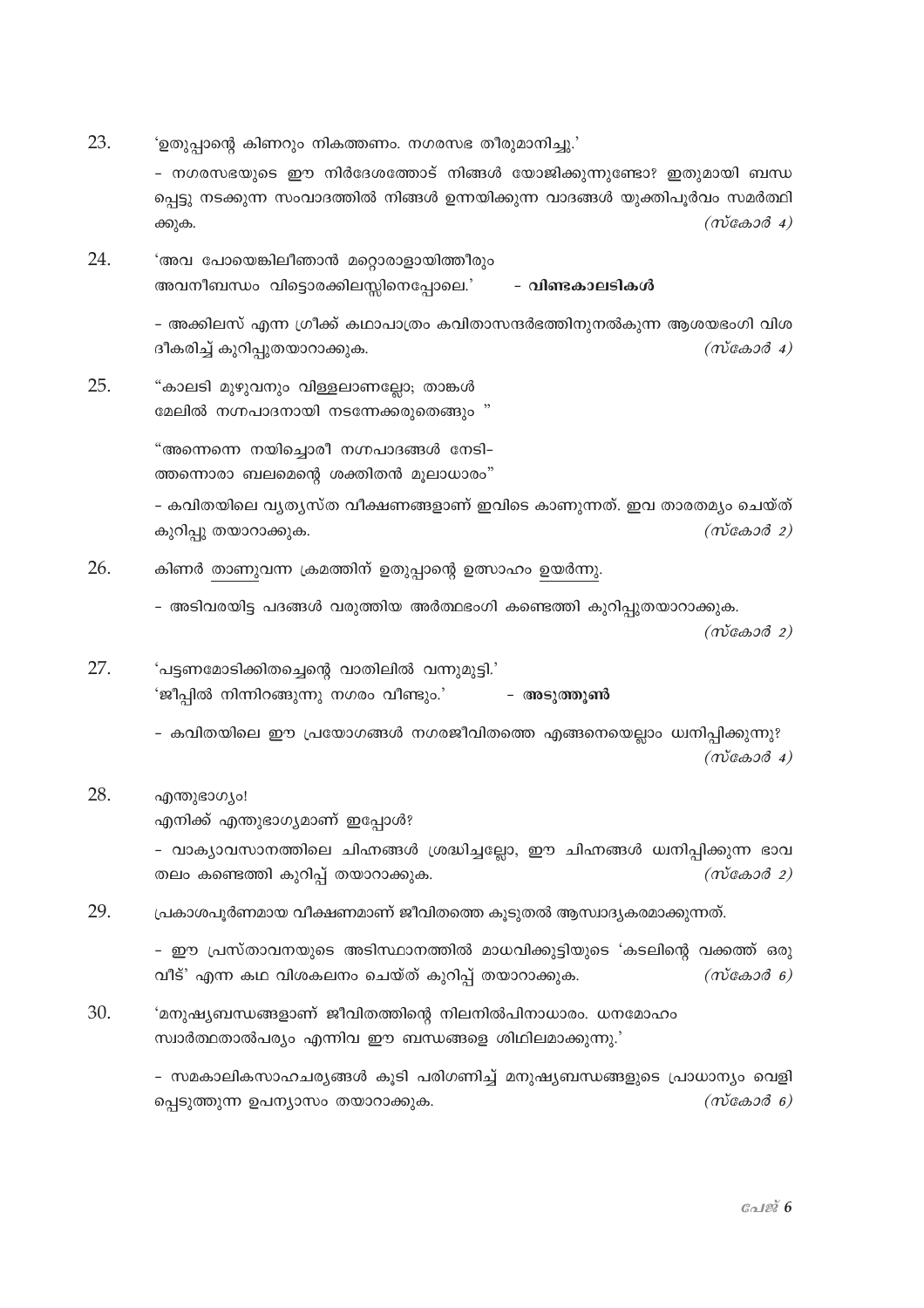31. "ലക്ഷണമുള്ളൊരു പൈതലാമെന്നുടെ ലക്ഷണാ നീയും ചതിച്ചിതോ ഞങ്ങളെ?"

> - ഈ വരികളുടെ താളത്തിൽ താഴെ കൊടുത്തിരിക്കുന്ന ഈരടികളെ അർത്ഥവൃത്യാസം വരാത്ത വിധം മാറ്റിയെഴുതുക.

'മുന്നു മാസമായല്ലോ ഗ്രാമജീവിതത്തിന്റെ മൂകവേദനയിൽ നീ മുങ്ങിക്കിടക്കുന്നു!'

 $(m \cos \theta 2)$ 

32. 'വായനക്കാരന്റെ മനസ്സിൽ വികാരം ജനിപ്പിക്കാൻ സാഹിത്യകൃതികൾക്കു സാധി - കേസരി ബാലകൃഷ്ണപിള്ള ക്കണം.'

> - കേസരിയുടെ അഭിപ്രായം താഴെ കൊടുത്തിരിക്കുന്ന കാവ്യഭാഗവുമായി ബന്ധപ്പെടുത്തി വിലയിരുത്തുക.

"ആതിഥേയനാം കൃഷിക്കാരന്റെ ചുടുള്ളതാ-മാദരസൗഹൃദങ്ങളോട്ടുകിണ്ണത്തിന്നുള്ളിൽ

കഞ്ഞിയായ് നിറഞ്ഞപ്പോൾ പശിയാർന്നതു മോന്തി, പിഞ്ഞിയ മെത്തപ്പായിൽ ശയിച്ചിട്ടുണർന്നേറ്റു

പാടത്തിൻവക്കിലുള്ള കിണറ്റിൻ തെളിവെള്ളം 'ത്ലായ' യിൽ തേവിത്തേവിക്കുളിച്ചു സന്തുഷ്ടനായ്

വണ്ടിക്കു കാശില്ലാതെ, മകരക്കൊയ്ത്തു തീർന്ന കണ്ടത്തിൽക്കുടി, പാർശ്വനഗരം പ്രാപിക്കുവാൻ

മദിച്ച മലനാടൻ വേനലിൻ മാറിൽക്കേറി-ക്കുതിച്ചു നടന്നൊരു പാദങ്ങളെൻ പാദങ്ങൾ!" - **വിണ്ടകാലടികൾ** 

 $(m \cos \theta)$ 

- 33. മണ്ണമായുള്ള ബന്ധമാണ് തന്റെ ശക്തിയെന്ന് കവി 'വിണ്ടകാലടികൾ' എന്ന കവിതയിലൂടെ വെളിപ്പെടുത്തുന്നു. എന്നാൽ ഇന്ന് മണ്ണിൽ നിന്ന് മനുഷ്യൻ അകലുന്നുണ്ടോ? ഇന്നത്തെ സാമൂഹികാവസ്ഥയിൽ 'വിണ്ടകാലടികൾ' എന്ന കവിതയിലെ പ്രമേയത്തെ വിലയിരുത്തി കുറിപ്പു തയാറാക്കൂ.  $(m$ caso $\delta$  6)
- 34. ചരിത്രം മറക്കുന്ന ഇന്നത്തെ തലമുറയെക്കുറിച്ചുള്ള വിമർശനം കൂടിയാണ് 'വിണ്ടകാലടി കൾ'. കവിതാസന്ദർഭങ്ങൾ വിശകലനം ചെയ്ത് കുറിപ്പുതയാറാക്കുക.  $(m \cos \theta)$
- 35. ഇവനെന്തു പ്രാന്താണെന്ന് ചിലർ പറഞ്ഞു.
	- വല്ല നിധിയും കിട്ടുമെന്നുവച്ചാ പാവം പാടുപെടുന്നത്.
	- തെമ്മാടി! വഴിയുടെ വക്കിലൊരു കിണർ കുഴിച്ചിട്ടിരിക്കുന്നു. പശുവിനെ അഴി ച്ചുവിട്ടാൽ കൂടെക്കൂടെ നോക്കണെ പിള്ളാരെ!

ഉതുപ്പാന്റെ പ്രവൃത്തിയോടുള്ള സമൂഹത്തിന്റെ പ്രതികരണങ്ങളാണിത്.

എന്നും നന്മ ചെയ്യുന്നവർക്ക് കിട്ടുന്ന പാരിതോഷികങ്ങളാണ് ഇത്തരം പ്രതികര ണങ്ങൾ.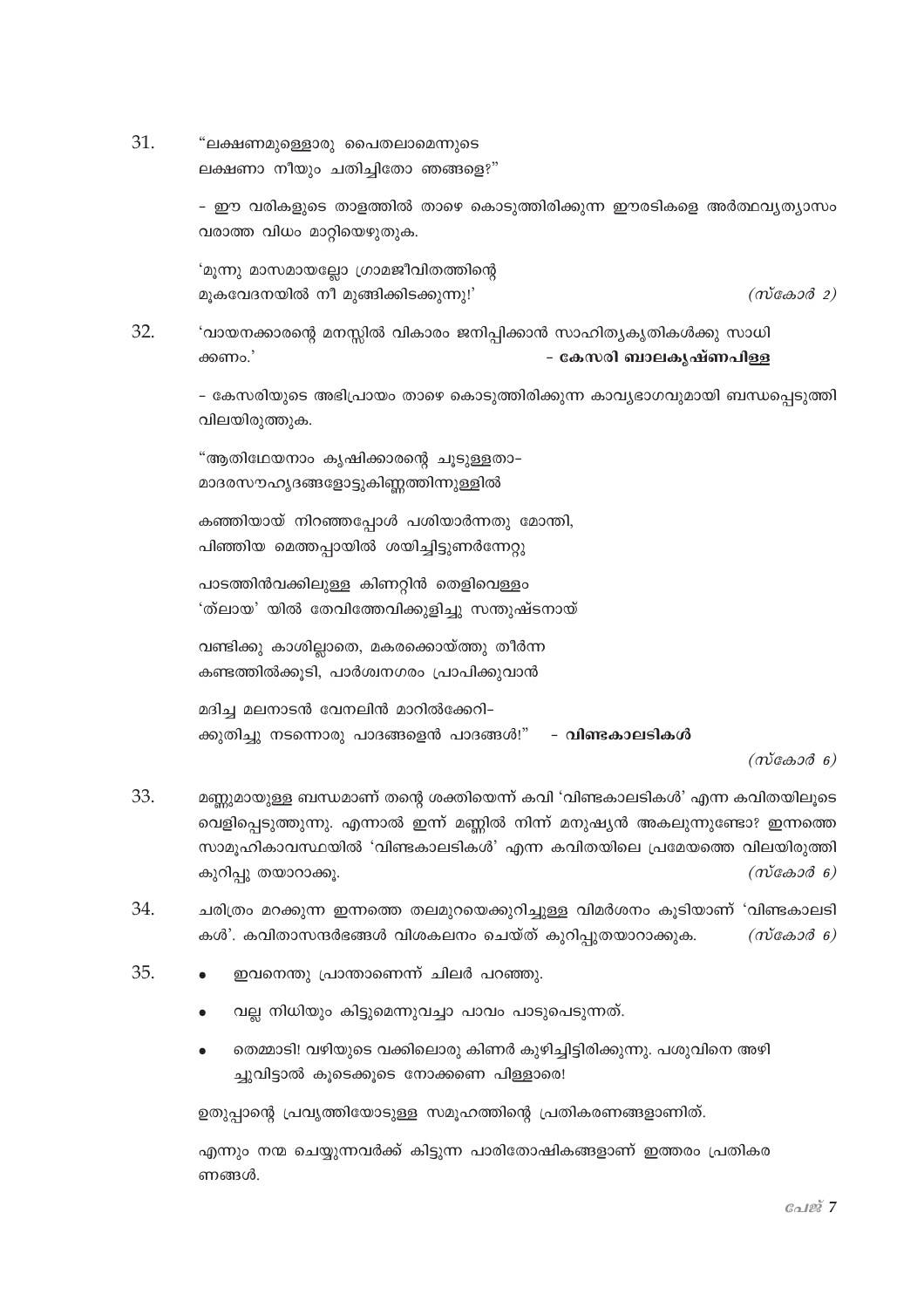- ഈ അഭിപ്രായത്തോട് നിങ്ങൾ യോജിക്കുന്നുണ്ടോ? കഥയിലെ മറ്റു സന്ദർഭങ്ങൾ കൂടി കണ്ടെത്തി നിങ്ങളുടെ അഭിപ്രായം കുറിപ്പായി എഴുതുക.  $(m \cos \theta 4)$ 

യുണിറ്റ് –  $5$ ദേശപ്പെരുമ

36. പുലരുവാനേഴര രാവുള്ളപ്പോൾ ഞെട്ടിയുണരുന്നു ഉണ്ണിയാർച്ച കാർകുന്തൽ നന്നായ്ക്കുടഞ്ഞു കെട്ടി ആടകൾ നന്നായ്ക്കുടഞ്ഞുടുത്തു പുലർച്ചയ്ക്കു വിളക്കുമേ കൊളുത്തുന്നുണ്ട് പൂങ്കോഴിച്ചാത്തന്റെ കുവൽ കേട്ടു പടകാളി മുറ്റത്തും ചെന്നിറങ്ങി മണ്ടകത്തിന്റെ അരികെ ചെന്നു ഭൂമിയും തൊട്ടു നിറുകയിൽ വച്ചു - വടക്കൻപാട്ട് സൂര്യഭഗവാനെ കൈവണങ്ങി

> ഏഴര വെളുപ്പിനെണീറ്റ് കുളിച്ചു കുറിയിട്ട് കൂടുമയിൽ തെച്ചിപ്പു ചൂടി ഉണ്ണീരിക്കുട്ടി പുറപ്പാടൊരുങ്ങി..... പാളപ്പൊതിയും പാണക്കോലും എടുത്ത് ഉണ്ണീരി മുറ്റത്തിറ ങ്ങി. അലരിത്തറയിൽ പറക്കുട്ടിയെ കുമ്പിട്ട്, കൽത്തറയിൽ മലവായിയെത്തൊഴു ത്, പടിപ്പുരയിൽ ഇറയത്തുവച്ച ഓലക്കുടയെടുത്ത്, ഗുരുവിനെ സ്മരിച്ച്, ഗുരുനാ ഥന്മാരെ സ്മരിച്ച് ഉണ്ണീരി പടിക്കെട്ടിറങ്ങി. - തട്ടകം

- ഈ രണ്ടുഭാഗങ്ങളും പരിശോധിച്ച് ആഖ്യാനരീതി, താളം എന്നിവയിലെ സവിശേഷത കൾ കണ്ടെത്തി വിവരിക്കുക.  $(m\tilde{\cos}a\tilde{\cos}a)$ 

37. വഴിയമ്പലം, പൊതുക്കിണർ, കൽത്തൊട്ടി, ആൽത്തറ എന്നിങ്ങനെ മനുഷ്യനും മറ്റുജീവി കൾക്കും സഹായകമാകുന്ന പൊതുഇടങ്ങളെക്കുറിച്ചുള്ള പരാമർശങ്ങൾ 'തട്ടക'ത്തിൽ കാണു ന്നുണ്ടല്ലോ? ആ കാലഘട്ടത്തിലെ സാമുഹിക ജീവിതത്തിന്റെ എന്തൊക്കെ സവിശേഷതക ളാണ് ഇവയിൽ തെളിയുന്നത്?  $(m \cos \theta 4)$ 

38. എന്നിലെ ബുദ്ധിജീവി ദുഃസ്വപ്നങ്ങൾ കാണുമ്പോൾ എന്നിലെ മണ്ണുണ്ണി എനിക്ക് വേറെ ഒന്നാന്തരം ഉറപ്പുകൾ തരുന്നു. ജീവിതാന്ത്യം വരെ എന്നോടൊപ്പം നില നിൽക്കുന്നവയായ കൃഷിക്കാരന്റെ പൊരുളുകൾ ധാരാളമായി നൽകി ഉരുളികു ന്നത്തെ മണ്ണ് എന്നെ അനുഗ്രഹിച്ചു.

> – ഇവിടെ 'മണ്ണുണ്ണി' എന്ന പദത്തിന് എന്തെല്ലാം അർഥങ്ങൾ നൽകാൻ കഴിയും?  $(m \cos \theta 2)$

39. എണ്ണം തെറ്റിയ ഓർമകൾ വീണ്ടും കുന്നിൻ ചരിവിൽ മാവിൻ കൊമ്പിൽ ഉണ്ണികളായി ഉറങ്ങിയെണീക്കെ.

– ഇവിടെ 'ഉണ്ണികൾ' എന്ന പദം നൽകുന്ന അർഥതലങ്ങൾ വിശദീകരിക്കുക.

 $(m\cos 3\theta_2)$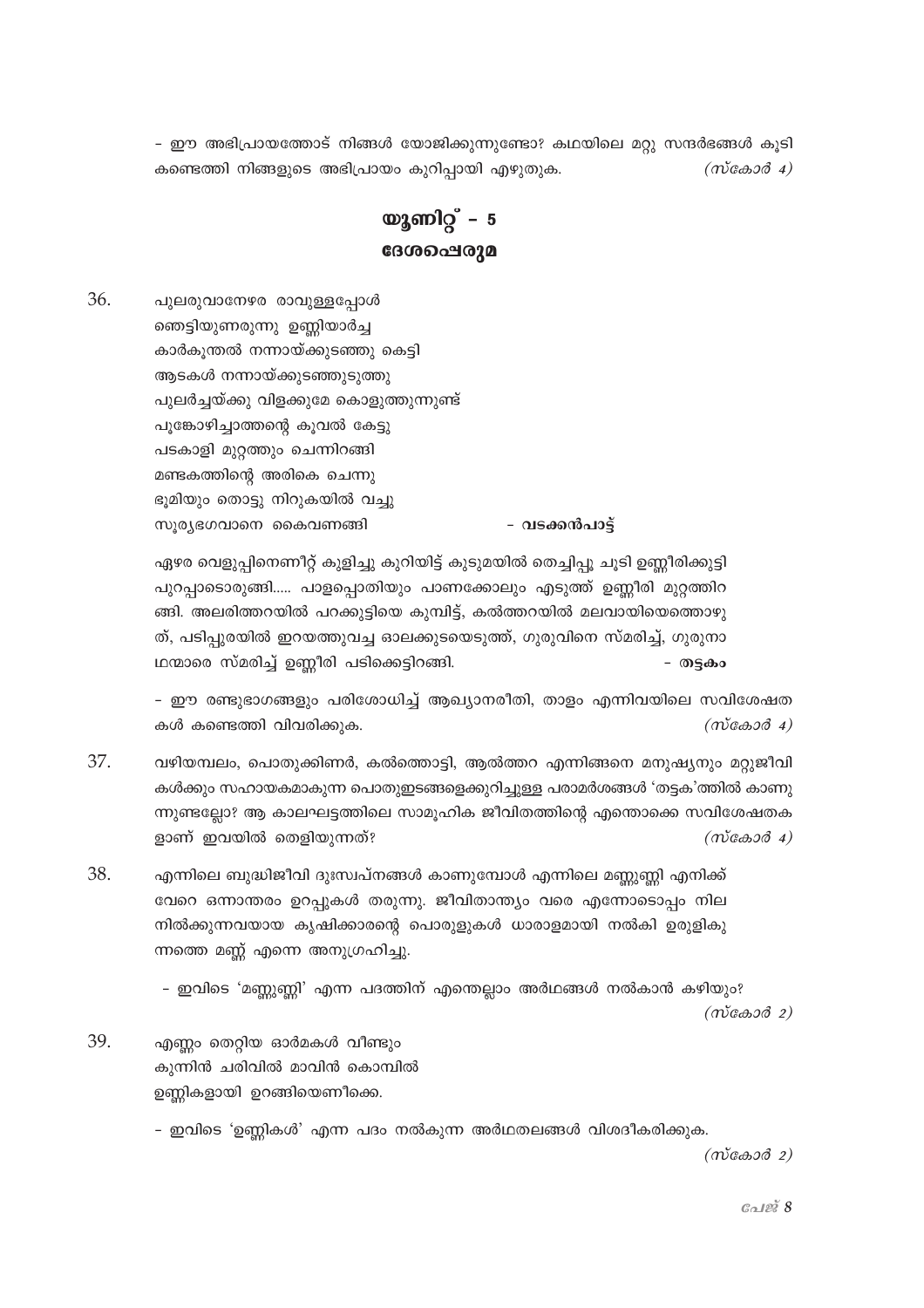40. നനവുപോലെ, പിന്നെ കുളിരുപോലെ, ഒരു തളിരുപോലെ അമ്മ നെഞ്ചിലുണർന്നു. നെഞ്ചുനിറഞ്ഞു. ഉണ്ണീരിക്കുട്ടിയുടെ വാരിയെല്ലുകൾ മാംസപേശികൾ നിറഞ്ഞും പെരുത്തും വിജ്യംഭിച്ചു. - തട്ടകം

- ഈ ഭാഗത്തു തെളിയുന്ന മാതൃഭാവത്തിന്റെ സവിശേഷതകൾ കണ്ടെത്തുക.

 $(m\alpha\alpha\beta\alpha)$ 

41. 'പോത്തുകളുടെ വട്ടക്കൊമ്പുകൾക്കിടയിൽ ഒട്ടും സങ്കോചമില്ലാതെ നിൽക്കുന്ന ചെറുബാല്യക്കാരനെ നോക്കി പൊരുത്തുകാർ കുളന്മാർ മിഴിചേനിന്നു. കരിങ്ങാ ലിക്കാതൽ പോലൊരുവൻ'

> – ഈ കല്പനകൊണ്ട് കഥാപാത്രത്തിനു ലഭിക്കുന്ന മിഴിവ് എന്തൊക്കെയെന്ന് വ്യക്തമാ  $(m \cos \theta 2)$ ക്കുക.

- 42. പഴയമാതിരി എന്നതിനുപകരം പഴേമാതിരി എന്നും പല ഇടം എന്നതിനുപകരം പലേടം എന്നും പ്രയോഗിക്കുന്നതിനുള്ള പ്രത്യേകത എന്താണ്? ഇതുപോലുള്ള രണ്ടുദാഹരണം കൂടി എഴുതുക.  $(m\alpha\alpha\beta\alpha)$
- 43. അനുജൻ അച്യുതപ്പൊതുവാൾ തന്നെ അസാധ്യം
	- അസാധ്യം എന്നു കരുതുന്നവയും സാധ്യമാക്കാൻ മനുഷ്യൻ പരിശ്രമിക്കും.

– രണ്ടുവാകൃത്തിലും 'അസാധ്യം' എന്ന പദത്തിനുണ്ടാകുന്ന അർഥവൃത്യാസം കുറിക്കുക.  $(m\tilde{\cos}\omega\tilde{\cos}\omega)$ 

- 44. പട്ടാമ്പിപ്പുഴയിൽ കൈയും കാലും മുഖവും കഴുകി അവർ പാളപ്പൊതികൾ അഴിച്ചു. എന്ന തിനുപകരം, പട്ടാമ്പിപ്പുഴയിൽ കൈകാൽമുഖം കഴുകി അവർ പാളപ്പൊതികൾ അഴിച്ചു എന്നു പ്രയോഗിക്കുമ്പോൾ കഥാസന്ദർഭത്തിനുണ്ടാകുന്ന ഭാവപരമായ പ്രത്യേകത വ്യക്ത മാക്കുക.  $(m\alpha\alpha\beta\beta)$
- 45. "ഈ സ്ഥലനാമപ്പട്ടിക എഴുതുമ്പോൾ എനിക്കുണ്ടാകുന്നത് കരിമ്പിൻ തോട്ടത്തിൽ കയറിയ വിശക്കുന്ന ആനയുടെ ചാരിതാർഥ്യമാണ്". - സക്കറിയ

- സ്ഥലനാമപ്പട്ടിക തയാറാക്കുമ്പോഴുള്ള എഴുത്തുകാരന്റെ മാനസികാവസ്ഥ വ്യക്തമാക്കാ നുപയോഗിച്ച സാദൃശ്യകല്പനയുടെ ഭംഗി വിശദീകരിക്കുക.  $(m\alpha\alpha\beta\alpha)$ 

46. എന്റെ പട്ടണം കാണണമെങ്കിൽ ഭൂപടം പതിന്മടങ്ങു വലുതാകണം. എന്റെ ഗ്രാമം കാണണമെങ്കിൽ ഭൂപടം നൂറുമടങ്ങു വലുതാകണം. ഞാൻ കിനാവുകാണുന്ന ആറ്റു വക്കത്തെ പാറ കാണണമെങ്കിൽ ഭൂപടം ഭൂമിയേക്കാൾ വലുതാകണം.

- കല്പറ് നാരായണൻ

– ദേശത്തെക്കുറിച്ചുള്ള സക്കറിയയുടെ നിരീക്ഷണങ്ങളുമായി ബന്ധിപ്പിച്ച് എഴുത്തുകാരന്റെ ഈ പ്രസ്താവനയുടെ പൊരുൾ വിശദീകരിക്കുക.  $(m \cos \theta 4)$ 

47. ഉരുളിക്കുന്നത്തെ മനുഷ്യർ എന്നെ ചിരിക്കാനും സന്തോഷിക്കാനും പഠിപ്പിച്ചു. ആടയാഭരണങ്ങളില്ലാത്ത ഒരു ഭാഷ എനിക്കുതന്നു. ആ ഭാഷയുടെ പിന്നിൽ ഒരു ജീവിതലാളിതൃമുണ്ടായിരുന്നു.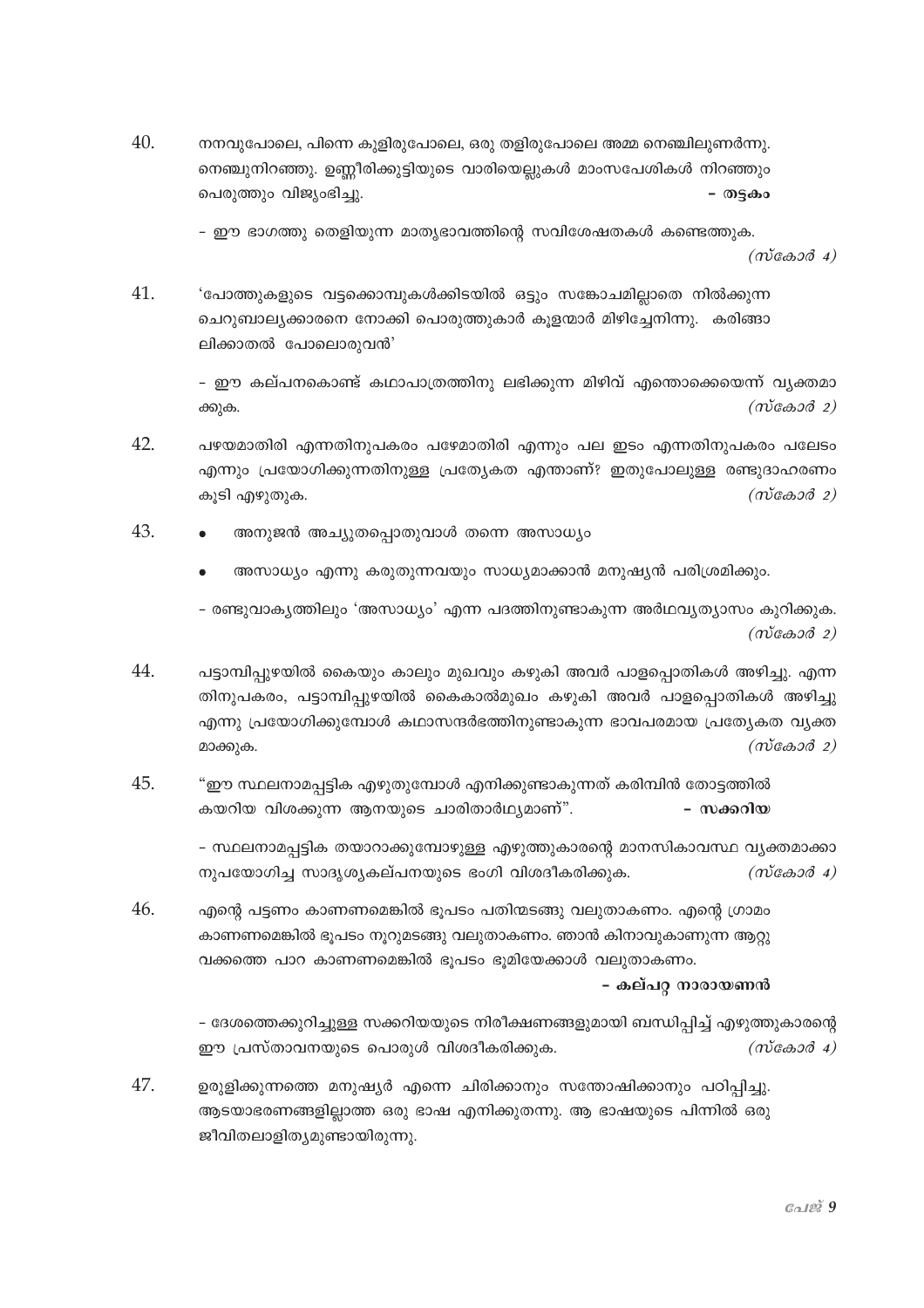- സക്കറിയായുടെ അഭിപ്രായം 'ഉരുളികുന്നത്തിന്റെ ലുത്തീനിയ' എന്ന ലേഖനത്തിന്റെ ഭാഷയെ അടിസ്ഥാനമാക്കി വിലയിരുത്തുക.  $(m\tilde{\cos}a\tilde{\cos}a)$ 

48. "ഞാൻ വേറൊന്നുമല്ല; ഉരുളികുന്നത്തെ കല്ലിന്റെയും മണ്ണിന്റെയും, കാറ്റിന്റെയും മുള്ളിന്റെയും, മേഘത്തിന്റെയും വെള്ളത്തിന്റെയും ഒരു പാർശ്വോൽപ്പന്നം മാത്ര മാണ്. - വ്യക്തിയെ നാടിനേക്കാൾ വലുതായിക്കാണിക്കുന്ന പൊതുരീതിയെ തകി ടംമറിക്കുകയാണ് 'ഉരുളികുന്നത്തിന്റെ ലുത്തീനിയായിൽ' സക്കറിയ.

> - ഈ നിരീക്ഷണത്തോട് നിങ്ങൾ യോജിക്കുന്നുണ്ടോ? ലേഖനത്തിൽ നിന്ന് കൂട്ടുതൽ തെളിവുകൾ കണ്ടെത്തി നിങ്ങളുടെ അഭിപ്രായം സമർഥിച്ച് കുറിപ്പ് തയാറാക്കുക.

> > $(m\tilde{\cos}a\tilde{\cos}a)$

- 49. ഉരുളികുന്നം സ്വാഭാവികതയുള്ളതും സന്തുഷ്ടവുമായ ഒരു ബാല്യം തനിക്ക് നൽകിയ തായി സക്കറിയ എഴുതുന്നു. നിങ്ങൾക്ക് ദേശം എന്തുതരം അനുഭവമാണ് നൽകിയത്. ഒരു സ്വാനുഭവക്കുറിപ്പ് തയാറാക്കുക.  $(m\tilde{\cos}a\tilde{\cos}a)$
- 50. "ദേശത്തെ എഴുതലല്ല എനിക്കു കവിത എന്നെത്തന്നെ എഴുതലാണ്. ഞാൻ, എന്റെ - ടി.പി. രാജീവൻ ചുറ്റുപാട്"

മേൽ കൊടുത്തിരിക്കുന്ന നിരീക്ഷണം വിശകലനം ചെയ്ത് എഴുത്തും ദേശവും എന്ന വിഷയത്തിൽ ഒരു ലഘുപന്യാസം തയാറാക്കുക. (ദേശപ്പെരുമ എന്ന യൂണിറ്റിലെ ആശയ ങ്ങളും പരിഗണിക്കണം).  $(m \cos \theta 4)$ 

51. "കടലിനും, മലയ്ക്കുമിടയ്ക്കു കിടക്കുന്ന കേരളത്തിലെ ഗ്രാമങ്ങൾ മിക്കവാറും ഒരുപോലെയാണ്. കലുർ ദേശത്തു വിശേഷമൊന്നുമില്ല. എല്ലായിടത്തുമുള്ള കുട്ടി കളുടെ അനുഭവം ഒരുപോലെ....." - വൈലോപ്പിള്ളി

> - നിങ്ങളുടെ അനുഭവത്തിന്റെ പശ്ചാത്തലത്തിൽ മുകളിൽ ചേർത്തിരിക്കുന്ന നിരീക്ഷണ ത്തോട് പ്രതികരിച്ച് കുറിപ്പ് തയാറാക്കുക.  $(m \cos \theta 4)$

52. എണ്ണം തെറ്റിയ ഓർമകൾ കുന്നിൻ ചെരുവിൽ മാവിൻ കൊമ്പിൽ ഉണ്ണികളായി ഉറങ്ങിയെണീക്കേ ഓർമകൾ മൂത്തുനരച്ചുമുതുകിൽ കൂനായ്"

> - കടമ്മനിട്ട എന്ന കവിതയിലെ കവിയുടെ ഈ ഓർമകളുടെ സവിശേഷതകൾ വിശദീക രിച്ച് കുറിപ്പ് തയാറാക്കുക.  $(m \cos \theta 2)$

53. "കുളക്കോഴിപ്പിടയാടയുരിഞ്ഞു പിടഞ്ഞു പടിഞ്ഞാട്ടോടിപ്പോവതു നോക്കി നടന്നു ഞാൻ".

> - 'പടിഞ്ഞാട്ടോടിപ്പോവുക' എന്ന പ്രയോഗത്തിലെ സാംസ്കാരിക വിമർശനം വൃക്തമാ  $(m\tilde{\cos}a\tilde{\cos}a)$ ക്കുക.

54. ഓലഞ്ഞാലിക്കിളിയുടെ വാലിൽ ഒമ്പത് ശീലക്കൊടികളും കെട്ടി" ബാലഭാവനയുടെ എന്തെല്ലാം പ്രത്യേകതകളാണ് കവി ഈ വരികളിൽ ആവിഷ്ക്കരിച്ചിരിക്കുന്നത്? ഒന്നോ രണ്ടോ വാകൃത്തിൽ കൂറിക്കുക.  $(m \cos \theta 2)$